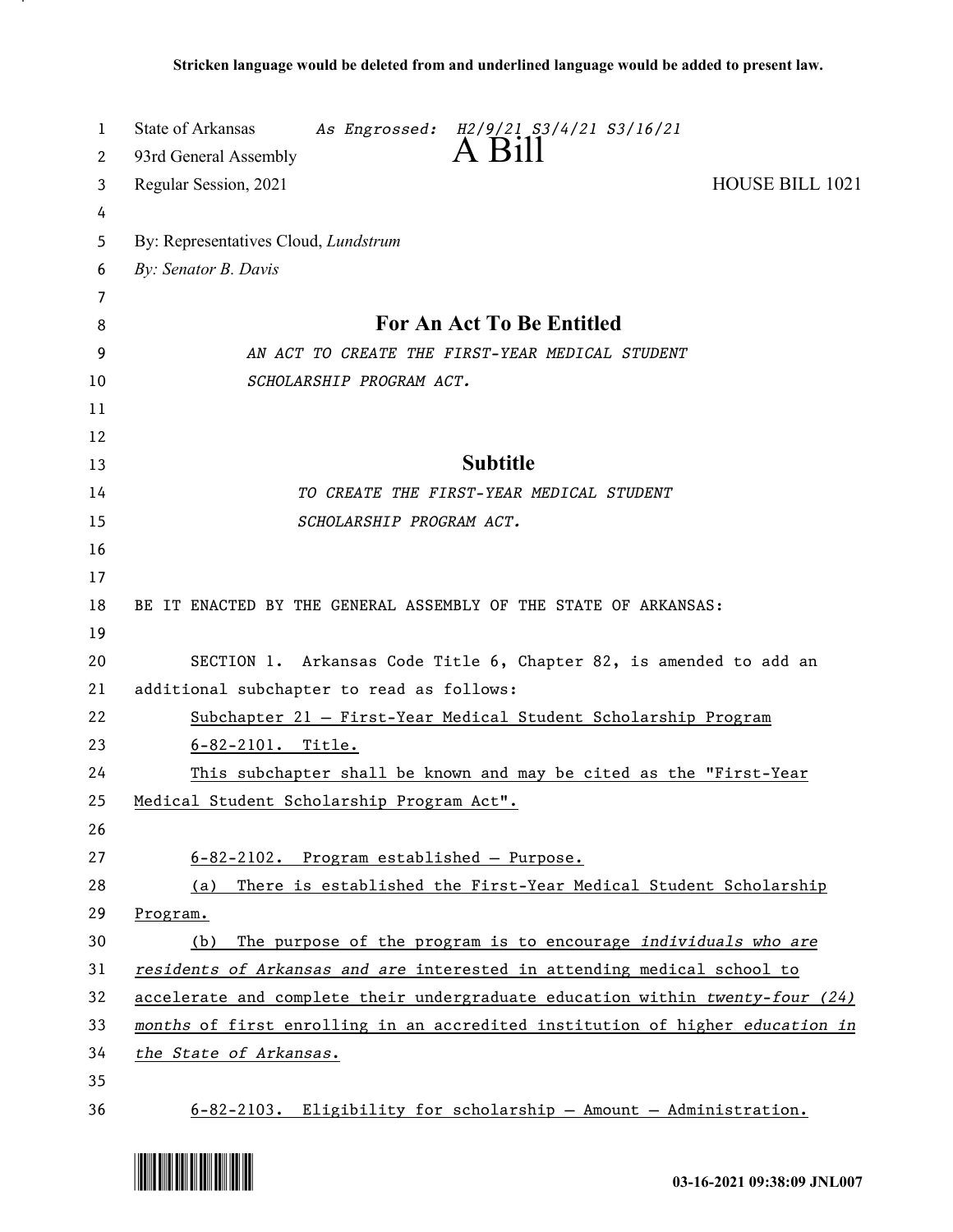As Engrossed: H2/9/21 S3/4/21 S3/16/21 120 120 130 131021

| 1  | An applicant who meets the requirements under subsection (b) of<br>(a)        |
|----|-------------------------------------------------------------------------------|
| 2  | this section is eligible to receive a First-Year Medical Student Scholarship  |
| 3  | award of a one-time payment in the amount of thirty thousand dollars          |
| 4  | $($ \$30,000) if the applicant completed his or her undergraduate education   |
| 5  | within twenty-four (24) months or fifteen thousand dollars $($15,000)$ if the |
| 6  | applicant completed his or her undergraduate education within thirty-six (36) |
| 7  | months to be applied towards the completion of his or her studies leading to  |
| 8  | the degree of:                                                                |
| 9  | Doctor of Medicine from the College of Medicine of the<br>(1)                 |
| 10 | University of Arkansas for Medical Sciences; or                               |
| 11 | Doctor of Osteopathic Medicine from the Arkansas<br>(2)                       |
| 12 | College of Osteopathic Medicine or the New York Institute of Technology       |
| 13 | College of Osteopathic Medicine at Arkansas State University.                 |
| 14 | To be eligible for the scholarship award under subsection (a) of<br>(b)       |
| 15 | this section, an applicant shall:                                             |
| 16 | Be a resident of Arkansas; and<br>(1)                                         |
| 17 | Have successfully completed his or her first year of medical<br>(2)           |
| 18 | school at the:                                                                |
| 19 | College of Medicine of the University of Arkansas for<br>(A)                  |
| 20 | Medical Sciences;                                                             |
| 21 | Arkansas College of Osteopathic Medicine; or<br>(B)                           |
| 22 | New York Institute of Technology College of<br>(C)                            |
| 23 | Osteopathic Medicine at Arkansas State University.                            |
| 24 | (c) A recipient of a scholarship awarded under this section shall not         |
| 25 | be required to repay any of the amount he or she receives.                    |
| 26 | $(d)(1)$ Subject to the availability of funds, a scholarship under this       |
| 27 | section shall be awarded to each eligible applicant.                          |
| 28 | (2) If sufficient funds are not available to fully fund a                     |
| 29 | scholarship award to each eligible applicant under this section, a            |
| 30 | scholarship shall be awarded to an eligible applicant who has completed his   |
| 31 | or her undergraduate education within twenty-four (24) months of first        |
| 32 | enrolling in an accredited institution of higher education in the State of    |
| 33 | Arkansas on a first-come, first-served basis.                                 |
| 34 | (e) All payments of scholarships awarded under this section shall be          |
| 35 | drawn from funds disbursed by the Division of Higher Education as provided    |
| 36 | for in the Higher Education Grants Fund Account for the First-Year Medical    |